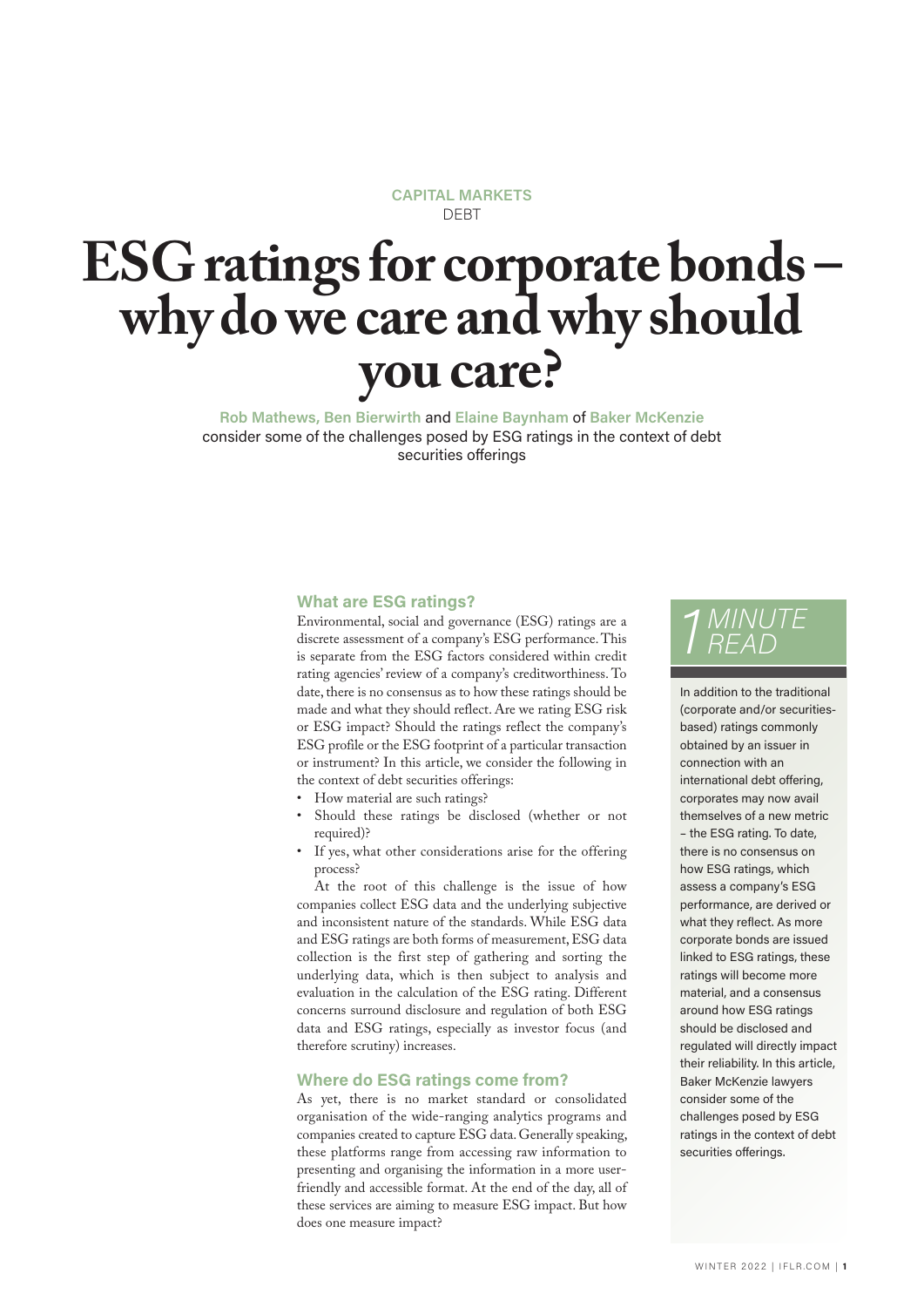Debate continues around the underlying ESG data in terms of emphasis, weight, scope of measurement and key definitions. As there are no standardised or qualified parameters to the collection and measurement of ESG data, each ESG data provider must consider the multitude of ESG factors and ESG analysis metrics subjectively when applying its own, distinct, chosen methodology.

In addition, ESG rating services are typically investor-pay subscription services, in contrast to credit rating agencies which are engaged by the rated company. This leads to a more limited pool of information being available to ESG rating agencies, where the data is often restricted to publicly available information and the agency may not benefit from direct access to management in preparing and assessing the ratings. These data gaps further exacerbate the differences in methodology and resultant ratings.

As such, in contrast to credit ratings – where there is usually little divergence among credit rating agencies, the understanding of creditworthiness is more universal and generally definable, and the building blocks of the underlying analysis are broadly comparable – ESG performance ratings vary significantly between agencies, thereby making it more difficult for market participants to analyse, evaluate and, ultimately, rely on them.

#### **Why do we need ESG ratings?**

The genesis of these ratings is strong stakeholder demand in the market, but ESG ratings can also serve a variety of additional purposes. Giving an ESG rating to debt instruments, for instance, has been seen positively to impact pricing as well as satisfy investor mandates or requirements, stabilise third-party review and verification, provide a proactive narrative and messaging, differentiate from instruments which are not green, pre-empt regulatory and risk management requirements, and reduce insurance cost and litigation. ESG ratings also provide important insights beyond simply evaluating a company or transaction. For example, uniform ESG data can help at every step of a company's and investor's choice of whom they partner with, and where and how they source materials. As such, effective ratings can support the broader evolution of an ESG-minded economy.

As ESG factors become a key area of focus throughout the world, the demand

increases for information surrounding these factors as a result.

Looking specifically at the debt markets, very much like credit ratings, ESG ratings can provide a useful tool for investors in making investment decisions with regards to green, social and sustainability debt instruments and sustainability-linked debt instruments, which have shown exponential growth since the first few issuances between 2005 and 2008, and in particular in the last five years. Moreover, this rising trend is not only expected to continue, but also to gather momentum as we move further towards the goals of the Paris Agreement on the journey to net zero. However, as a result of the accelerated growth of this market, disclosure rules and regulatory practice for these instruments are still playing catch-up in the effort to build a standardised market practice that can support and facilitate reliable investor scrutiny.

The key in this area will be managing different policy approaches. In certain circumstances, policy may be better regulated by market forces and participants themselves, but to ensure standardisation and comparability of the resulting ratings, a number of rules and regulations may also be needed.

#### **What are the challenges for ESG ratings?**

As with ESG data service platforms, each ESG rating agency considers the multitude of ESG data and analysis metrics and applies its own subjective methodology, such that there is a wide divergence in what the ESG ratings actually cover and what they really mean. Therefore, a lack of transparency, comparability and reliability exists in the market of ESG ratings and data product.

In an ideal world, ESG rating agencies should be transparent on the methodologies utilised to collect, measure and display data, as well as what the data is intended to measure and how it will be used. However, at present, it is not always clear how ESG rating agencies are sourcing and updating information, or how they are determining or updating ratings over time, which makes it difficult to replicate ratings and assess their value. In certain instances, the same company may end up with multiple ratings, and even with high scores from one agency and low scores from another. With greater transparency over methodologies, both companies and investors would be able to

recognise the factors yielding different ratings among different agencies and market standards could be developed. Perhaps most importantly, ESG rating agencies need to be more specific about the intended use of the rating: whether it is measuring ESG risk or ESG impact.

Companies and investors need to understand both the sources and uses for ESG ratings in order to have confidence in the comparability and reliability of the ratings. Large discrepancies in data and metrics can lead to low correlation and high divergence in ESG ratings, even though the agencies are ultimately trying to measure the same ESG impact. This makes ratings less reliable and comparable.

A further challenge to external rating agencies lies in companies' own internal ESG ratings. Here, more profitable companies can undertake and expend more resources on internal assessments, which can lack the independence of external rating agencies and negatively affect the comparability of ESG ratings. Without the objectivity and consistency of methodologies, the effectiveness of reliable ESG data is diminished and loses value for investors. Transparency allows for better understanding of how a result is obtained and, as transparency increases, the market can align methodology in order to become more systematic and objective.

Building transparent and systematic methods of research in which ESG rating agencies can measure and rate will lessen the discrepancies caused by relying only on publicly available information, and clarify assumptions and their impact on the analysis. The more specific the data and transparent the methodology, the higher the confidence in the ratings.

#### **Are ESG ratings regulated?**

At present, there are no legally binding regulations applicable to ESG ratings. Given the array of regional and sectoral nuances, introduction of a regulated ESG economy will vary among jurisdictions and industries. As a result, a universal single system to govern ESG ratings will unlikely be achievable or effective. A more immediate, and perhaps more successful, approach would be an application of clear, comprehensive global guidance across countries and businesses. However, it is important to maintain enough generality to support regional and sectoral nuances such